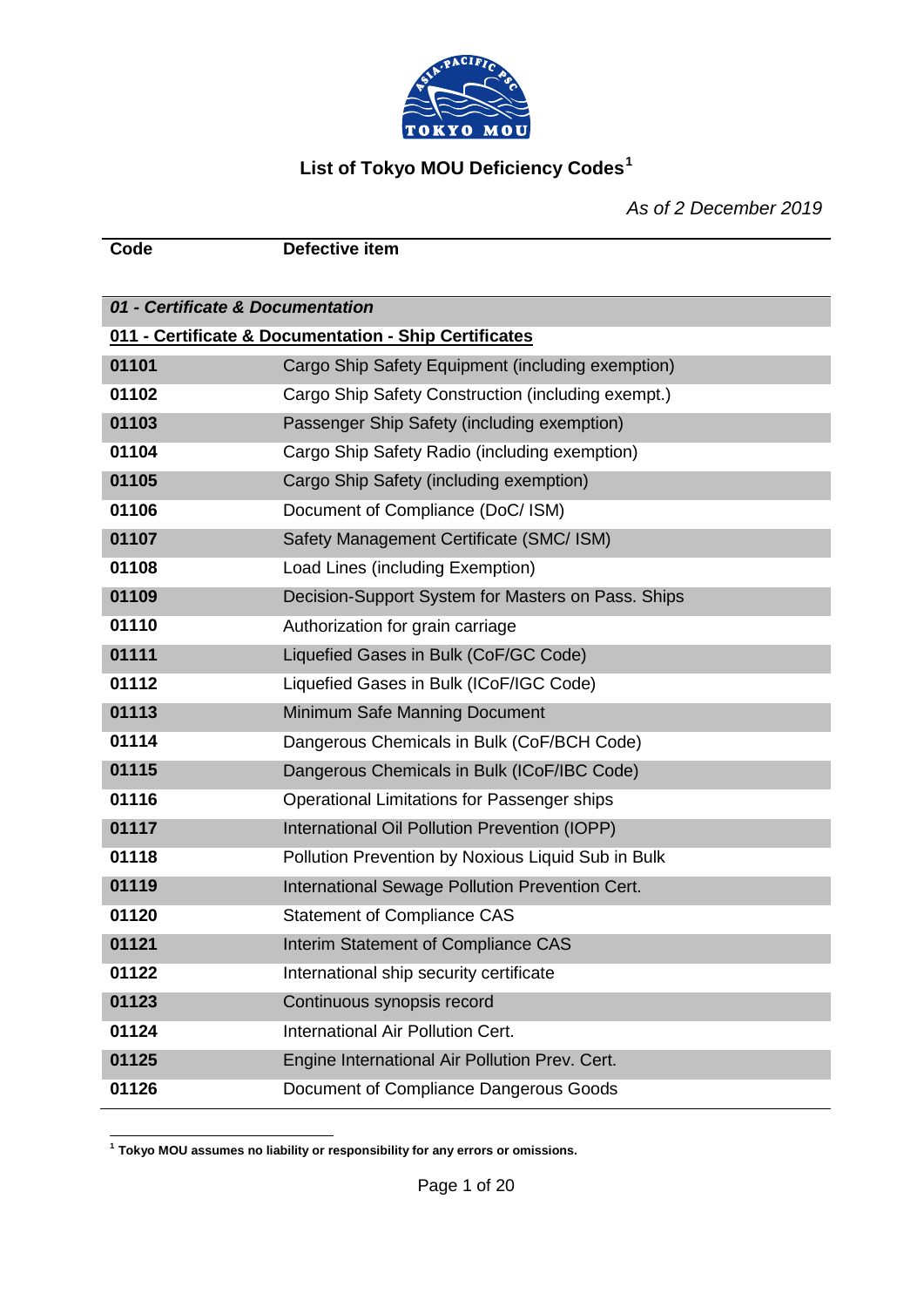

| Code  | Defective item                                             |
|-------|------------------------------------------------------------|
|       |                                                            |
| 01127 | <b>Special Purpose Ship Safety</b>                         |
| 01128 | High Speed Craft Safety and Permit to Operate              |
| 01129 | Mobile Offshore Drilling Unit Safety                       |
| 01130 | <b>INF</b> certificate of fitness                          |
| 01131 | International Anti-fouling-System Certificate              |
| 01132 | Tonnage certificate                                        |
| 01133 | Civil Liability for Oil Pollution Damage Cert.             |
| 01134 | <b>Polar Chip Certificate</b>                              |
| 01135 | Documents for carriage of dangerous goods                  |
| 01138 | <b>International Energy Efficiency Certificate</b>         |
| 01139 | <b>Maritime Labour Certificate</b>                         |
| 01140 | Declaration of Maritime Labour Compliance (part I and II)  |
| 01199 | Other (certificates)                                       |
|       |                                                            |
|       | 012 - Certificate & Documentation - Crew Certificates      |
| 01201 | Certificates for master and officers                       |
| 01202 | Certificate for rating for watchkeeping                    |
| 01203 | Certificates for radio personnel                           |
| 01204 | Certificate for personnel on tankers                       |
| 01205 | Certificate for personnel on fast rescue boats             |
| 01206 | Certificate for advanced fire-fighting                     |
| 01209 | Manning specified by the minimum safe manning doc          |
| 01210 | Certificate for medical first aid                          |
| 01211 | Cert for personnel on survival craft & rescue boat         |
| 01212 | Certificate for medical care                               |
| 01213 | <b>Evidence of Basic Training</b>                          |
| 01214 | <b>Endorsement by flag State</b>                           |
| 01215 | Application for Endorsement by flag State                  |
| 01216 | Certificate for personnel on ships subject to the IGF Code |
| 01217 | <b>Ship Security Officer Certificate</b>                   |
| 01218 | Medical certificate                                        |
| 01219 | Training and qualification MLC - Personal safety training  |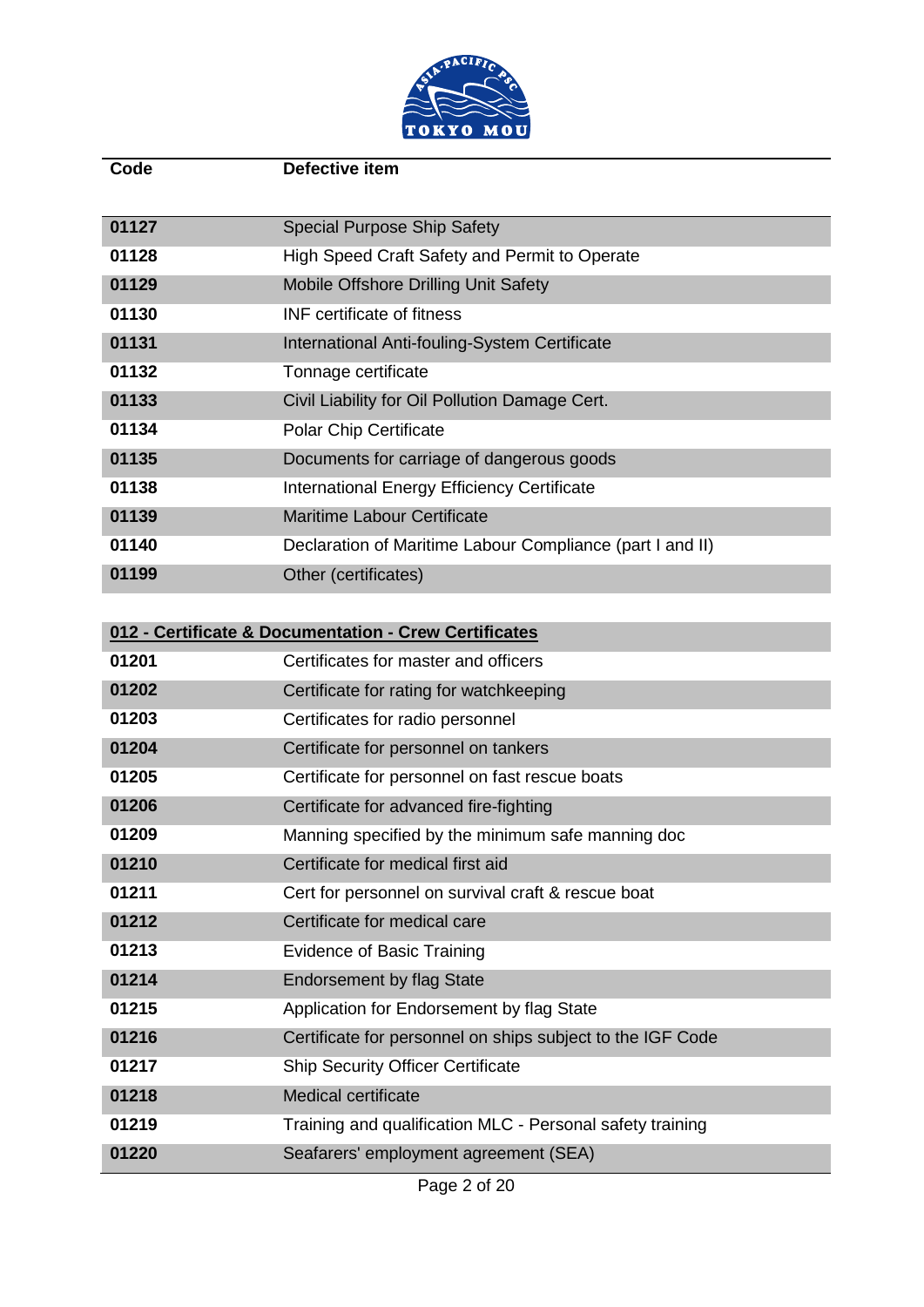

| Code  | <b>Defective item</b>                                                  |
|-------|------------------------------------------------------------------------|
| 01221 | Record of employment                                                   |
| 01222 | Doc evidence for personnel on passenger ships                          |
| 01223 | Security awareness training                                            |
| 01224 | Certificate for rating able seafarer deck/engine and electro-technical |
| 01299 | Other (STCW)                                                           |
|       |                                                                        |
|       | 013 - Certificate & Documentation - Documents                          |
| 01302 | SAR Co-operation plan for pass. ships trade on fixed route             |
| 01303 | Unattended Machinery Spaces (UMS) Evidence                             |
| 01304 | Declaration of AFS compliance                                          |
| 01305 | Log-books/compulsory entries                                           |
| 01306 | Schedules for watchkeeping personnel                                   |
| 01307 | Tables of working hours                                                |
| 01308 | Records of rest                                                        |
| 01309 | Fire control plan - all                                                |
| 01310 | Signs, indications                                                     |
| 01311 | Survey report file                                                     |
| 01312 | Thickness measurement report                                           |
| 01313 | Booklet for bulk cargo loading/unloading/stowage                       |
| 01314 | <b>SOPEP</b>                                                           |
| 01315 | Oil record book                                                        |
| 01316 | Cargo information                                                      |
| 01317 | Cargo record book                                                      |
| 01318 | P&A manual                                                             |
| 01319 | Shipboard mar.poll.emergency plan for NLS                              |
| 01320 | Garbage record book                                                    |
| 01321 | Endorsement of cargo booklet                                           |
| 01322 | <b>Conformance Test Report</b>                                         |
| 01323 | Fire safety operational booklet                                        |
| 01324 | <b>Material Safety Data Sheets (MSDS)</b>                              |
| 01325 | ACM statement of compliance (including exemption)                      |
| 01326 | <b>Stability Information Booklet</b>                                   |
| 01327 | Energy Efficiency Design Index File                                    |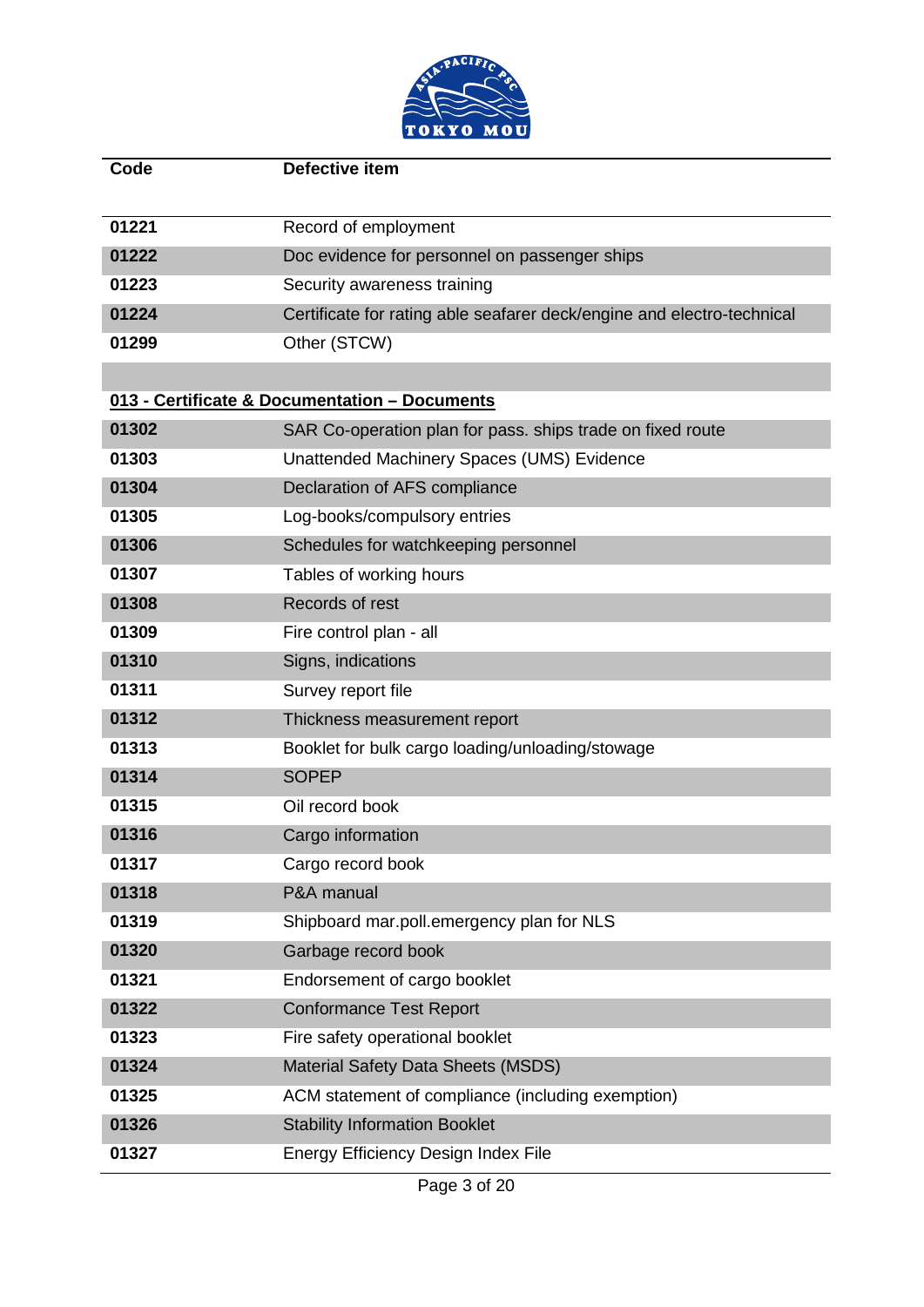

| Code                       | Defective item                                                                      |
|----------------------------|-------------------------------------------------------------------------------------|
|                            |                                                                                     |
| 01328                      | Ship Energy Efficiency Management plan                                              |
| 01329                      | Report of inspection on MLC, 2006                                                   |
| 01330                      | Procedure for complaint under MLC, 2006                                             |
| 01331                      | Collective bargaining agreement                                                     |
| 01332                      | AIS test report                                                                     |
| 01333                      | Ship specific plans for the recovery of persons from the water                      |
| 01334                      | STS Operation Plan and Records of STS Operations                                    |
| 01335                      | Polar Water Operational Manual                                                      |
| 01336                      | Certificate or documentary evidence of financial security for repatriation          |
| 01337                      | Certificate or documentary evidence of financial security relating to<br>shipowners |
|                            | Liability                                                                           |
| 01338                      | <b>LNG Bunker Delivery Note</b>                                                     |
| 01339                      | Copy of IGF Code or national regulations                                            |
| 01340                      | Statement of Compliance (MARPOL Annex VI)                                           |
|                            |                                                                                     |
| 02 - Structural Conditions |                                                                                     |
| 02101                      | Closing devices/watertight doors                                                    |

| 02101 | Closing devices/watertight doors                       |
|-------|--------------------------------------------------------|
| 02102 | Damage control plan                                    |
| 02103 | Stability/strength/loading information and instruments |
| 02104 | Information on the A/A-max Ratio (Roro/pass.only)      |
| 02105 | Steering gear                                          |
| 02106 | Hull damage impairing seaworthiness                    |
| 02107 | Ballast, fuel and other tanks                          |
| 02108 | Electrical installations in general                    |
| 02109 | Permanent means of access                              |
| 02110 | Beams, frames, floors-op.damage                        |
| 02111 | Beams, frames, floors-corrosion                        |
| 02112 | Hull - corrosion                                       |
| 02113 | Hull - cracking                                        |
| 02114 | <b>Bulkhead</b> -corrosion                             |
| 02115 | Bulkheads - operational damage                         |
| 02116 | Bulkheads - cracking                                   |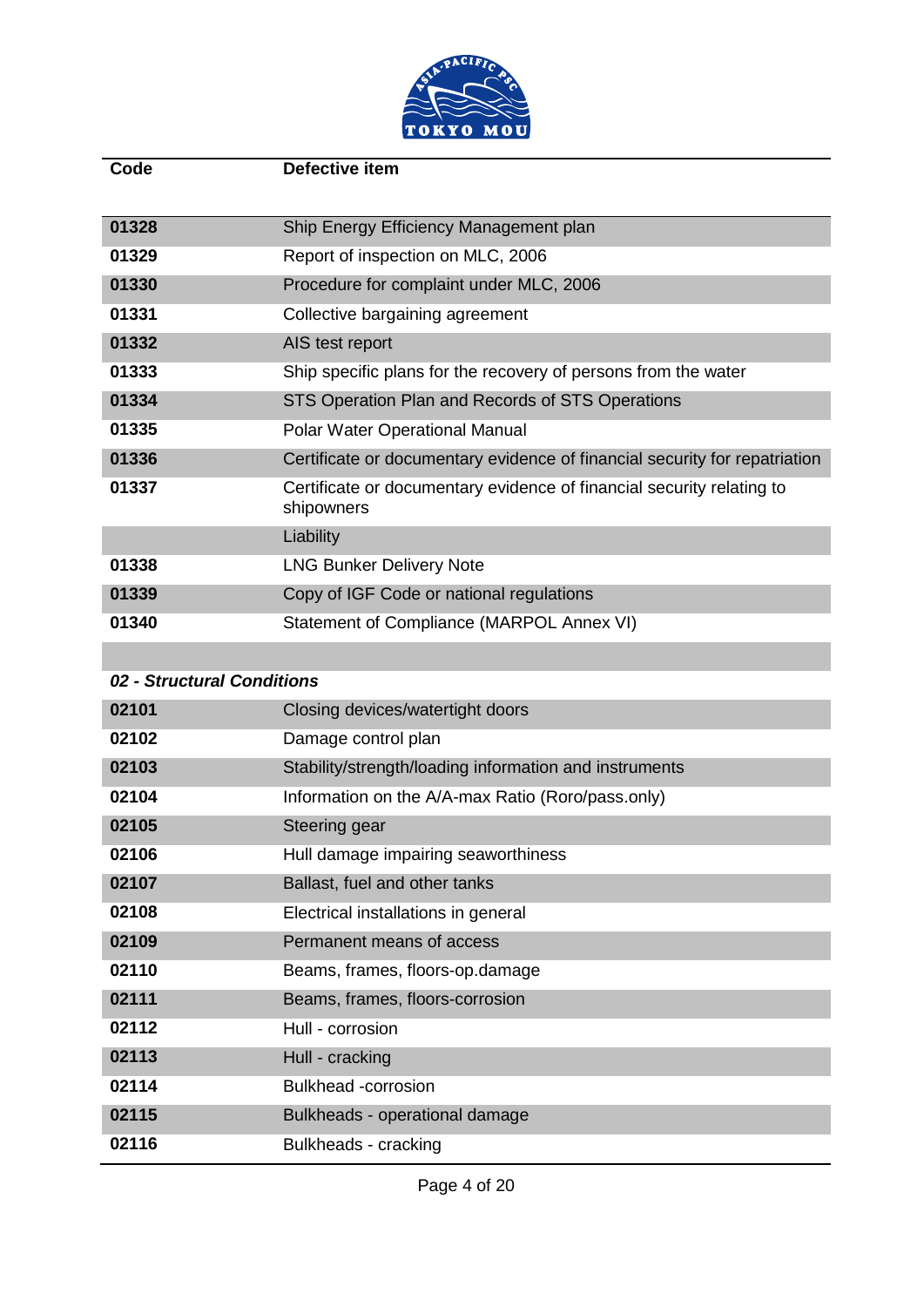

| Code  | Defective item                                   |
|-------|--------------------------------------------------|
|       |                                                  |
| 02117 | Decks - corrosion                                |
| 02118 | Decks - cracking                                 |
| 02119 | Enhanced survey programme (ESP)                  |
| 02120 | Marking of IMO number                            |
| 02121 | Cargo area segregation                           |
| 02122 | Openings to cargo area, doors, scuttles          |
| 02123 | Wheelhouse -door -window                         |
| 02124 | Cargo pumproom                                   |
| 02125 | Spaces in cargo areas                            |
| 02126 | Cargo tank vent system                           |
| 02127 | Safe access to tanker bows                       |
| 02129 | <b>Bulkhead strength</b>                         |
| 02130 | Triangle mark                                    |
| 02132 | Water level detectors on single hold cargo ships |
| 02133 | Asbestos containing materials                    |
| 02134 | Loading/Ballast condition                        |
| 02199 | Other (Structural condition)                     |

| 03 - Water/Weathertight conditions |                                                                                                     |
|------------------------------------|-----------------------------------------------------------------------------------------------------|
| 03101                              | Overloading                                                                                         |
| 03102                              | <b>Freeboard marks</b>                                                                              |
| 03103                              | Railing, gangway, walkway and means for safe passage                                                |
| 03104                              | Cargo & other hatchways                                                                             |
| 03105                              | Covers (hatchway-, portable-, tarpaulins, etc.)                                                     |
| 03106                              | Windows, sidescuttles and deadlights                                                                |
| 03107                              | Doors                                                                                               |
| 03108                              | Ventilators, air pipes, casings                                                                     |
| 03109                              | Machinery space openings                                                                            |
| 03110                              | Manholes/flush scuttles                                                                             |
| 03111                              | Cargo ports and other similar openings                                                              |
| 03112                              | Scuppers, inlets and discharges                                                                     |
| 03113                              | Bulwarks and freeing ports                                                                          |
| 03114                              | Stowage incl.uprights, lashing, etc. (timber)<br>$D_{0}$ $\alpha$ $\alpha$ $E_{0}$ $\alpha$ $\beta$ |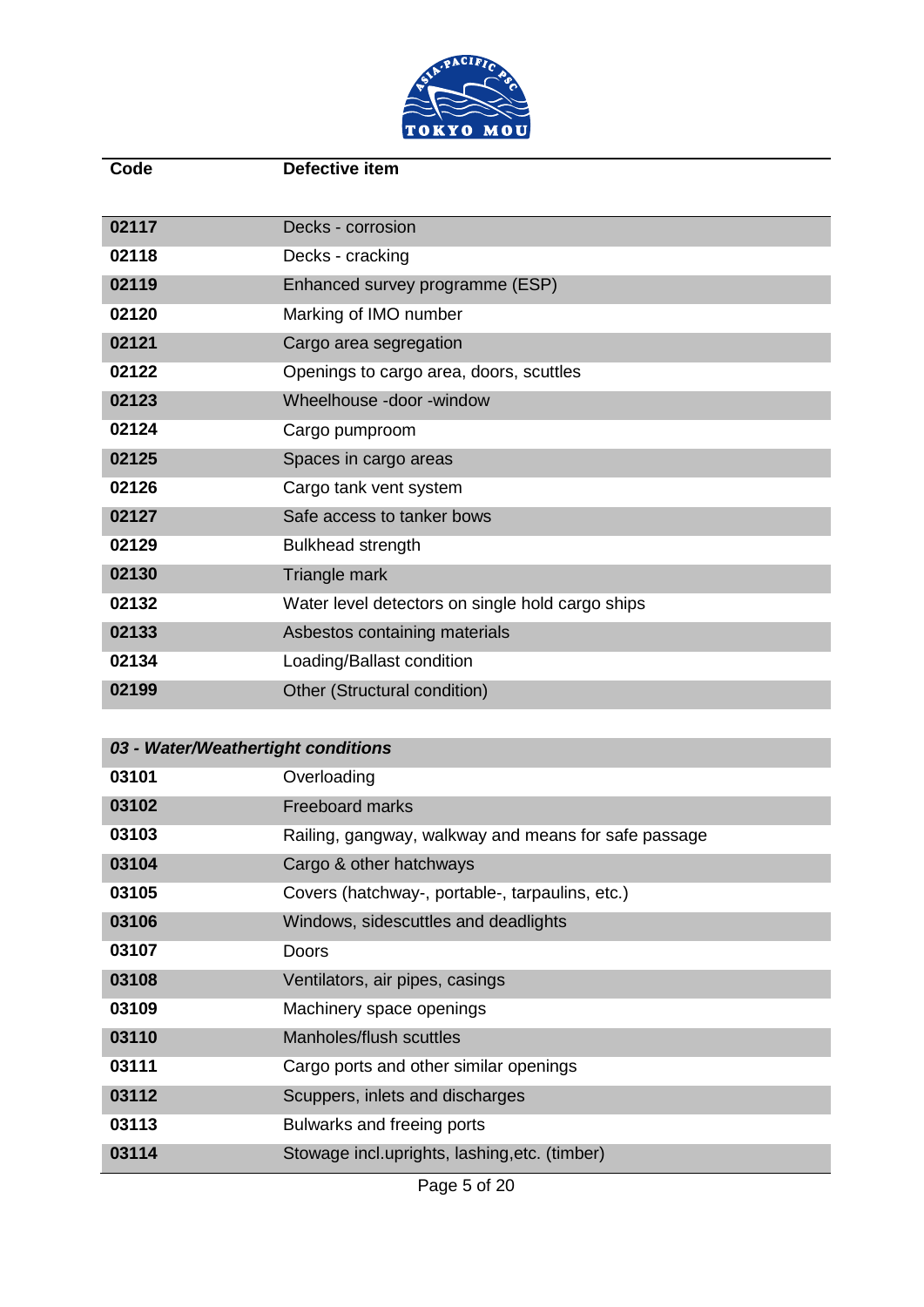

| Code                   | Defective item                                                             |
|------------------------|----------------------------------------------------------------------------|
|                        |                                                                            |
| 03199                  | Other (load lines)                                                         |
|                        |                                                                            |
| 04 - Emergency Systems |                                                                            |
| 04101                  | Public address system                                                      |
| 04102                  | Emergency fire pump and its pipes                                          |
| 04103                  | Emergency, lighting, batteries and switches                                |
| 04104                  | Low level lighting in corridors                                            |
| 04105                  | Location of emergency installations                                        |
| 04106                  | Emergency steering position com./ compass reading                          |
| 04107                  | Emergency towing arrangements and procedures                               |
| 04108                  | <b>Muster list</b>                                                         |
| 04109                  | <b>Fire drills</b>                                                         |
| 04110                  | Abandon ship drills                                                        |
| 04111                  | Damage control plan                                                        |
| 04112                  | Shipboard Marine Pollution emergency operations                            |
| 04113                  | Water level indicator                                                      |
| 04114                  | Emergency source of power - Emergency generator                            |
| 04115                  | Safe areas                                                                 |
| 04116                  | Means of communication between safety centre and other control<br>stations |
| 04117                  | <b>Functionality of Safety Systems</b>                                     |
| 04118                  | Enclosed space entry and rescue drills                                     |
| 04119                  | IGF Code Drills and Emergency Exercises                                    |
| 04120                  | Damage Control drill for passenger ships                                   |
| 04121                  | Crew familiarization with Emergency Systems                                |
|                        |                                                                            |

# *05 - Radio Communications* Distress messages: obligations and procedures **Functional requirements**  Main installation MF Radio installation MF/HF Radio installation INMARSAT ship earth station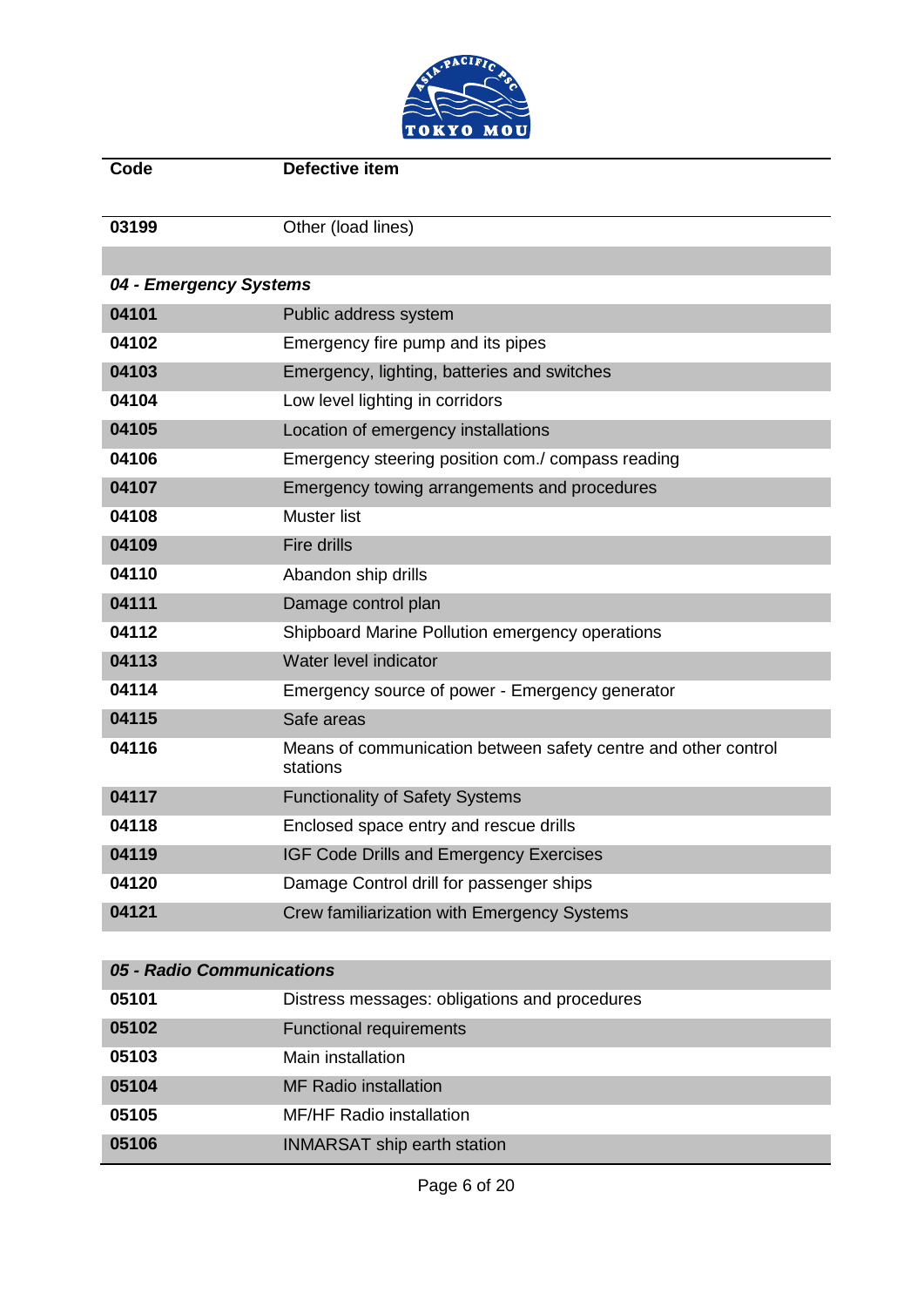

|                                           | Defective item                                    |
|-------------------------------------------|---------------------------------------------------|
|                                           |                                                   |
| 05107                                     | Maintenance/duplication of equipment              |
| 05108                                     | Performance standards for radio equipment         |
| <b>VHF</b> radio installation<br>05109    |                                                   |
| 05110                                     | Facilities for reception of marine safety inform. |
| 05111                                     | Satellite EPIRB 406MHz/1.6GHz                     |
| 05112<br><b>VHF EPIRB</b>                 |                                                   |
| 05113<br>SART/AIS-SART                    |                                                   |
| 05114<br>Reserve source of energy         |                                                   |
| 05115<br>Radio log (diary)                |                                                   |
| 05116<br>Operation/maintenance            |                                                   |
| 05118                                     | Operation of GMDSS equipment                      |
| 05199<br>Other (radiocommunication)       |                                                   |
|                                           |                                                   |
| 06 - Cargo operations including equipment |                                                   |
| 06101<br><b>Cargo Securing Manual</b>     |                                                   |
| Grain<br>06102                            |                                                   |
| 06103                                     | Other cargo/timber/deck/construction              |
| Lashing material<br>06104                 |                                                   |
| 06105                                     | Atmosphere testing instruments                    |
| 06106<br>Cargo transfer - Tankers         |                                                   |
| 06107<br>Cargo operation                  |                                                   |
| Cargo density declaration<br>06108        |                                                   |
| 06109<br>Loading instrument               |                                                   |
| 06199<br>Other (cargo)                    |                                                   |
|                                           |                                                   |
| 07 - Fire safety                          |                                                   |

| 07101 | Fire prevention structural integrity            |
|-------|-------------------------------------------------|
| 07102 | Inert gas system                                |
| 07103 | Division - decks, bulkheads and penetrations    |
| 07104 | <b>Main Vertical zone</b>                       |
| 07105 | Fire doors/openings in fire-resisting divisions |
| 07106 | Fire detection and alarm system                 |
| 07107 | Fire patrol                                     |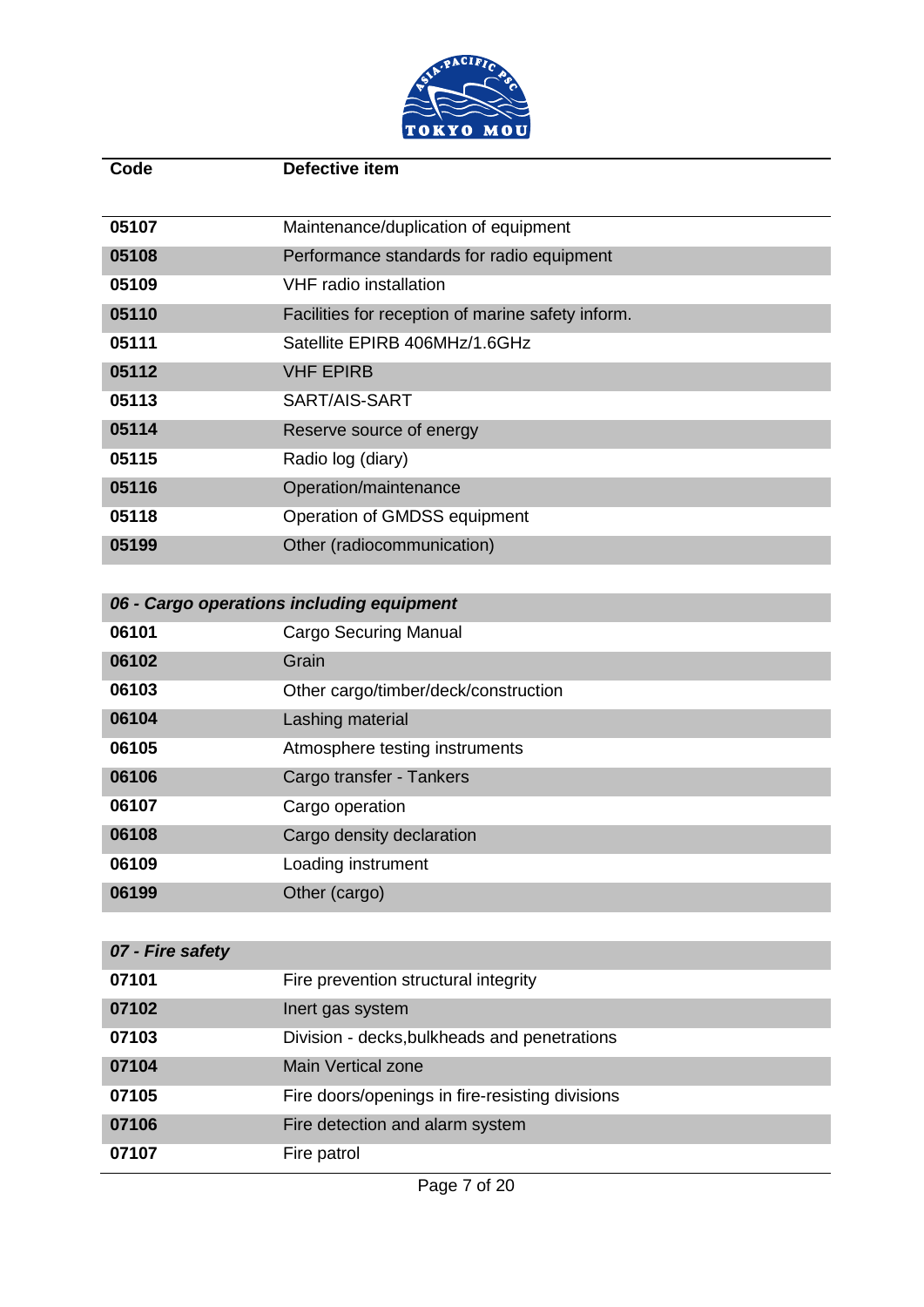

| Code  | Defective item                                                                  |
|-------|---------------------------------------------------------------------------------|
| 07108 | Ready availability of fire fighting equipment                                   |
| 07109 | Fixed fire extinguishing installation                                           |
| 07110 | Fire fighting equipment and appliances                                          |
| 07111 | Personal equipment for fire safety                                              |
| 07112 | <b>Emergency Escape Breathing Device and disposition</b>                        |
| 07113 | Fire pumps and its pipes                                                        |
| 07114 | Remote Means of control (opening, pumps, ventilation, etc.) Machinery<br>spaces |
| 07115 | Fire-dampers                                                                    |
| 07116 | Ventilation                                                                     |
| 07117 | Jacketed high pressure lines and oil leakage alarm                              |
| 07118 | International shore-connection                                                  |
| 07120 | Means of escape                                                                 |
| 07121 | Crew alarm                                                                      |
| 07122 | Fire control plan                                                               |
| 07123 | Operation of Fire protection systems                                            |
| 07124 | Maintenance of Fire protection systems                                          |
| 07125 | Evaluation of crew performance (fire drills)                                    |
| 07126 | Oil accumulation in engine room                                                 |
| 07199 | Other (fire safety)                                                             |

| 08 - Alarms |                                 |
|-------------|---------------------------------|
| 08101       | General alarm                   |
| 08102       | Emergency signal                |
| 08103       | Fire alarm                      |
| 08104       | Steering gear alarm             |
| 08105       | Engineers' alarm                |
| 08106       | Inert gas alarm                 |
| 08107       | Machinery controls alarm        |
| 08108       | <b>UMS - alarms</b>             |
| 08109       | Boiler alarm                    |
| 08110       | Closing water-tight doors alarm |
| 08199       | Other (alarms)                  |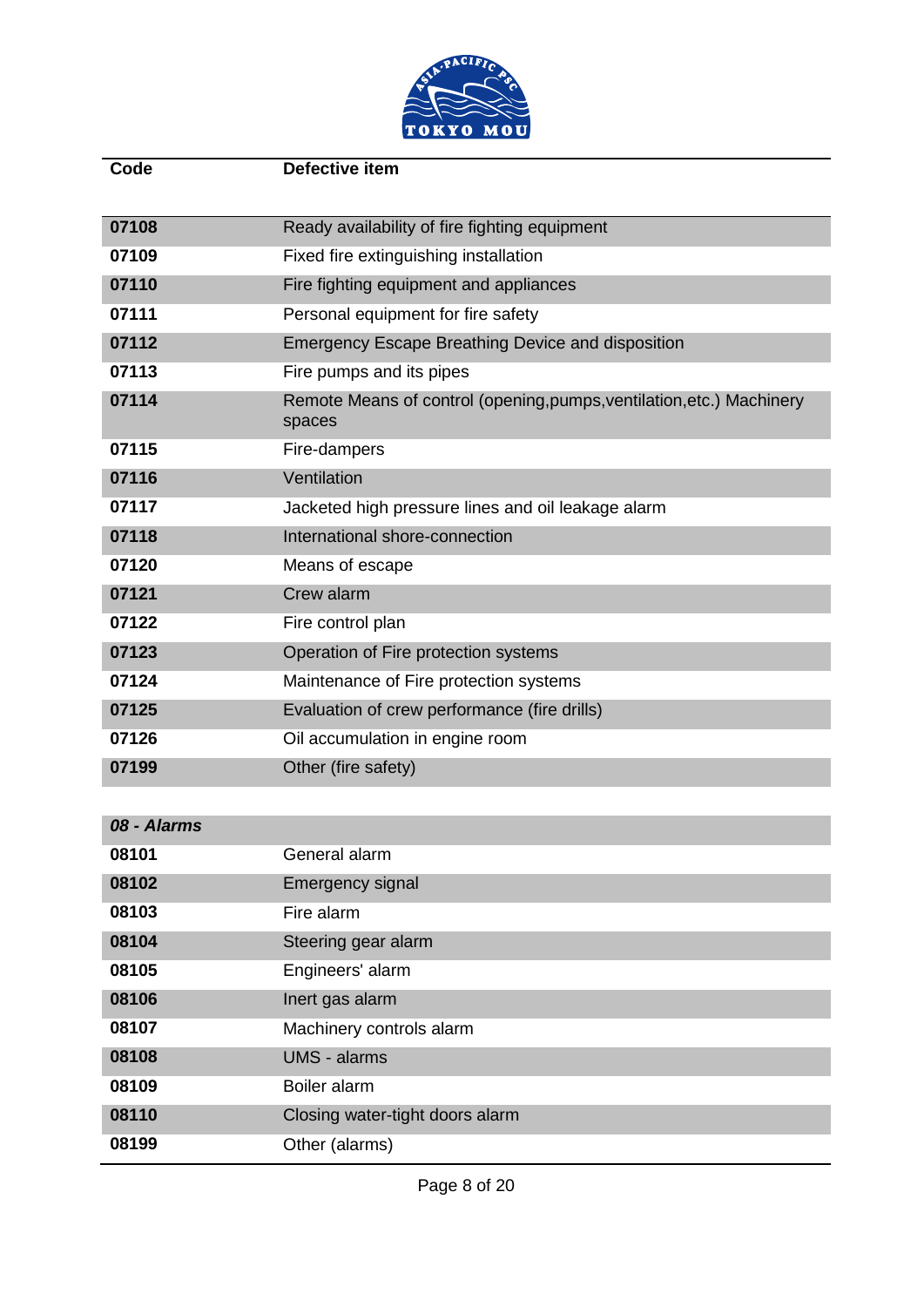

**Code Defective item**

| 09 - Working and Living Conditions |                                                         |
|------------------------------------|---------------------------------------------------------|
|                                    | 091 - Working and Living Conditions - Living Conditions |
| 09101                              | Minimum age                                             |
| 09102                              | Dirty, parasites                                        |
| 09103                              | Ventilation (Accommodation)                             |
| 09103                              | Ventilation (Accommodation)                             |
| 09104                              | Heating                                                 |
| 09105                              | <b>Noise</b>                                            |
| 09106                              | <b>Sanitary Facilities</b>                              |
| 09107                              | <b>Drainage</b>                                         |
| 09108                              | Lighting (Accommodation)                                |
| 09108                              | Lighting (Accommodation)                                |
| 09109                              | Pipes, wires (insulation)                               |
| 09110                              | <b>Electrical devices</b>                               |
| 09111                              | Sickbay                                                 |
| 09112                              | <b>Medical Equipment</b>                                |
| 09113                              | Access/structure                                        |
| 09114                              | Sleeping room                                           |
| 09115                              | No direct openings into sleeping rooms cargo/mach.      |
| 09116                              | Furnishings                                             |
| 09117                              | Berth dimensions, etc.                                  |
| 09118                              | <b>Clear head</b>                                       |
| 09119                              | Messroom (location)                                     |
| 09120                              | <b>Clothes locker</b>                                   |
| 09121                              | Laundry                                                 |
| 09122                              | Record of inspection (Accommodation)                    |
| 09124                              | Galley, handlingroom (maintenance)                      |
| 09127                              | <b>Cleanliness</b>                                      |
| 09128                              | Provisions quantity                                     |
| 09129                              | Provisions quality                                      |
| 09130                              | Water, pipes, tanks                                     |
| 09131                              | Cold room                                               |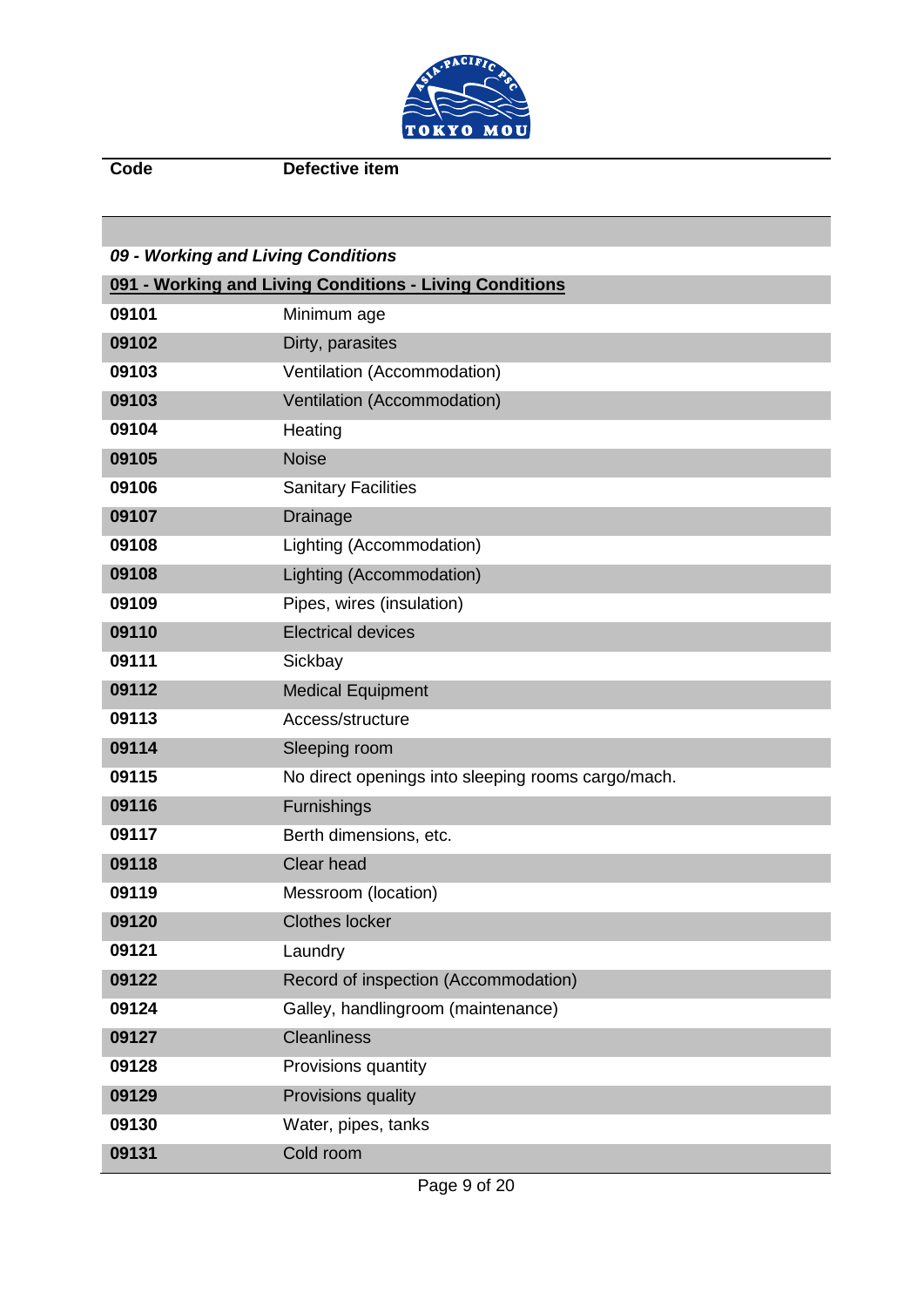

| Code  | <b>Defective item</b>                                    |
|-------|----------------------------------------------------------|
| 09132 | Cold room temperature                                    |
| 09133 | Cold room cleanliness                                    |
| 09134 | Food personal hygiene                                    |
| 09135 | Food temperature                                         |
| 09136 | Food segregation                                         |
| 09137 | Record of inspection                                     |
| 09198 | Other (crew and accommodation)                           |
| 09199 | Other (food)                                             |
|       |                                                          |
|       | 092 - Working and Living Conditions - Working Conditions |
| 09201 | Ventilation (Working spaces)                             |
| 09202 | Heating                                                  |
| 09203 | Lighting (Working spaces)                                |
| 09204 | Safe means of access                                     |
| 09205 | Safe means of access Shore - Ship                        |
| 09206 | Safe means of access Deck - hold/tank, etc.              |
| 09207 | Obstruction/slipping, etc.                               |
| 09208 | Protection machinery                                     |
| 09209 | Electrical                                               |
| 09210 | Machinery                                                |
| 09211 | Steam pipes and pressure pipes                           |
| 09212 | Danger areas                                             |
| 09213 | <b>Gas instruments</b>                                   |
| 09214 | Emergency cleaning devices                               |
| 09216 | Personal equipment                                       |
| 09217 | <b>Warning notices</b>                                   |
| 09218 | Protection machines/parts                                |
| 09219 | Pipes, wires (insulation)                                |
| 09220 | Structural features (ship)                               |
| 09221 | Entry dangerous spaces                                   |
| 09223 | Gangway, accommodation-ladder                            |
| 09224 | Stowage of cargo                                         |
| 09225 | Loading and unloading equipment                          |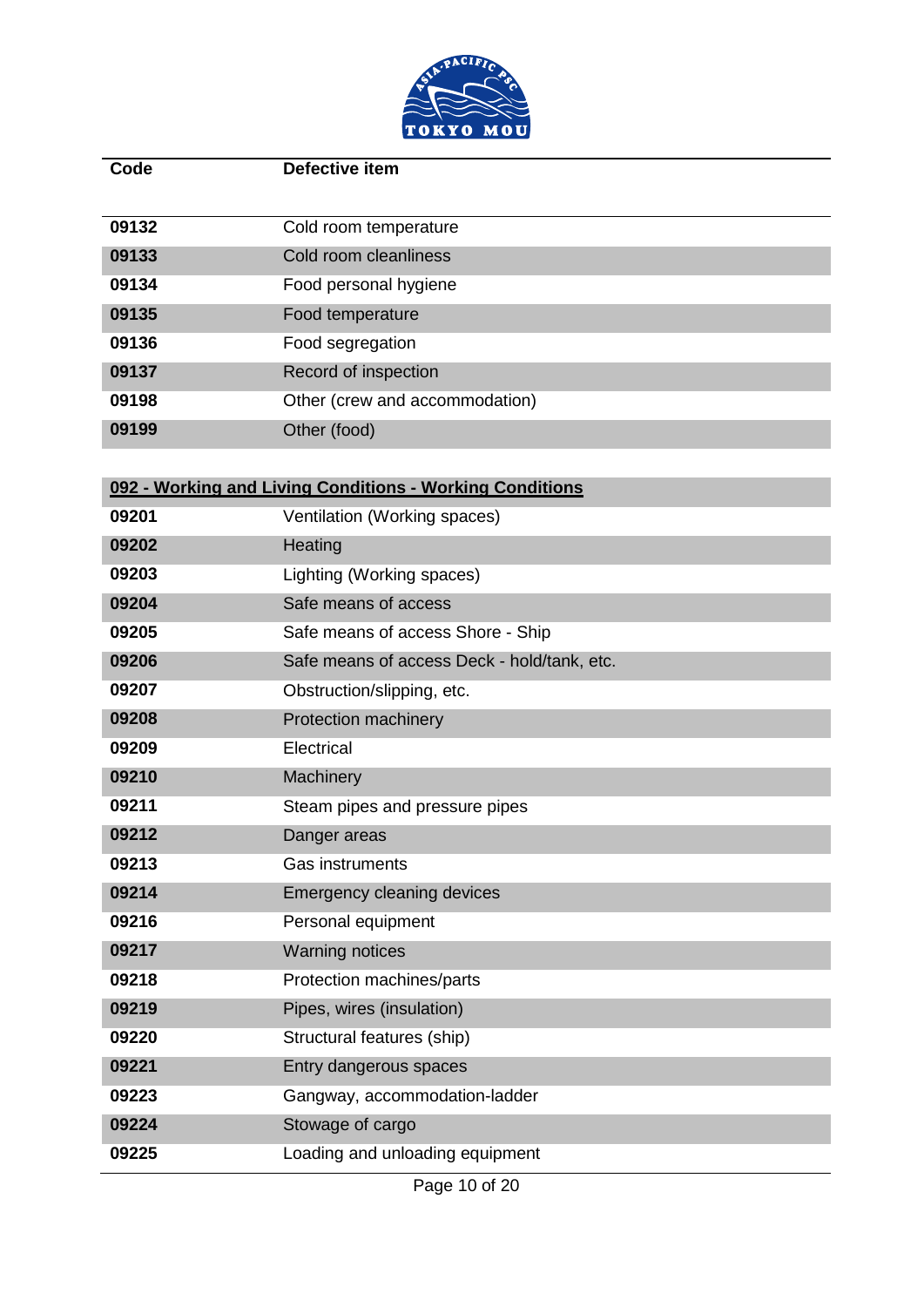

| Code  | Defective item                                    |
|-------|---------------------------------------------------|
|       |                                                   |
| 09226 | Holds and tanks safety                            |
| 09227 | Ropes and wires                                   |
| 09228 | Anchoring devices                                 |
| 09229 | Winches & capstans                                |
| 09230 | Adequate lighting - mooring arrangements          |
| 09232 | Cleanliness of engine room                        |
| 09233 | Guards - fencing around dangerous machinery parts |
| 09234 | Night Working for seafarer under the age of 18    |
| 09235 | Fitness for duty - work and rest hours            |
| 09236 | Legal documentation on work and rest hours        |
| 09237 | Fitness for duty - intoxication                   |
| 09297 | Other (working space ILO)                         |
| 09298 | Other (accident prevention)                       |
| 09299 | Other (mooring)                                   |

| 10 - Safety of Navigation |                                                                   |
|---------------------------|-------------------------------------------------------------------|
| 10101                     | Pilot ladders and hoist/pilot transfer arrangements               |
| 10102                     | Type approval equipment                                           |
| 10103                     | Radar                                                             |
| 10104                     | Gyro compass                                                      |
| 10105                     | Magnetic compass                                                  |
| 10106                     | Compass correction log                                            |
| 10107                     | Automatic radar plotting aid (ARPA)                               |
| 10109                     | Lights, shapes, sound-signals                                     |
| 10110                     | Signalling lamp                                                   |
| 10111                     | Charts                                                            |
| 10112                     | Electronic charts (ECDIS)                                         |
| 10113                     | Automatic Identification System (AIS)                             |
| 10114                     | Voyage data recorder (VDR)/Simplified Voyage data recorder(S-VDR) |
| 10115                     | GNSS receiver/terrestrial radio navigation system                 |
| 10116                     | <b>Nautical publications</b>                                      |
| 10117                     | Echo sounder                                                      |
| 10118                     | Speed and distance indicator                                      |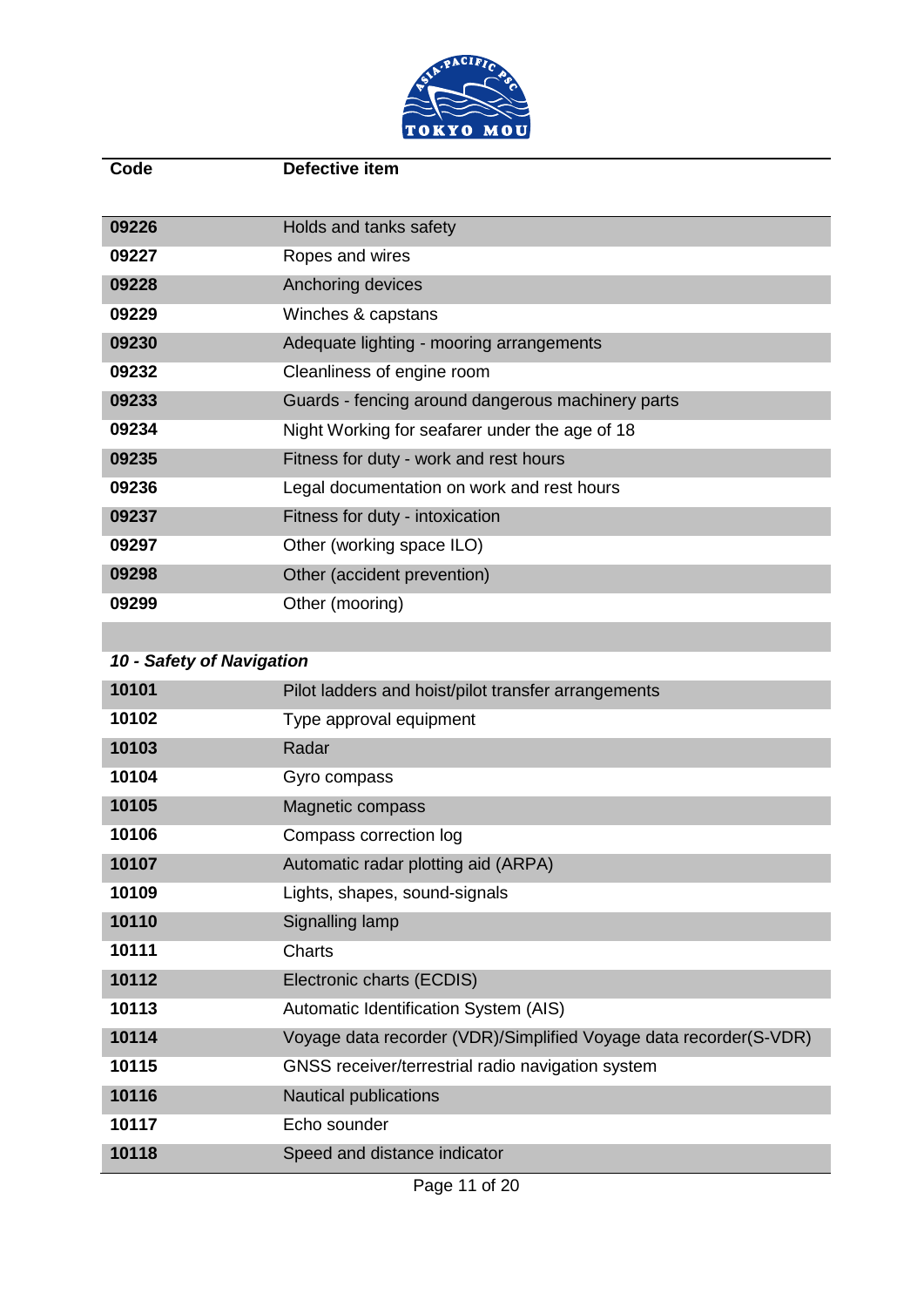

| Code  | <b>Defective item</b>                                |
|-------|------------------------------------------------------|
| 10119 | Rudder angle indicator                               |
| 10120 | <b>Revolution counter</b>                            |
| 10121 | Variable pitch indicator                             |
| 10122 | Rate-of-turn indicator                               |
| 10123 | International code of signals-SOLAS                  |
| 10124 | Life-saving signals                                  |
| 10125 | Use of the automatic pilot                           |
| 10126 | Record of drills and steering gear tests             |
| 10127 | Voyage or passage plan                               |
| 10128 | Navigation bridge visibility                         |
| 10129 | Navigation records                                   |
| 10132 | Communication-SOLAS chap. 5                          |
| 10133 | <b>Bridge operation</b>                              |
| 10134 | <b>HSC</b> operation                                 |
| 10135 | Monitoring of voyage or passage plan                 |
| 10136 | Establishment of working language onboard            |
| 10137 | Long-range identification and tracking system (LRIT) |
| 10138 | Bridge Navigation Watch Alarm System (BNWAS)         |
| 10199 | Other (navigation)                                   |

### *11 - Life saving appliances*

| 11101 | Lifeboats                                 |
|-------|-------------------------------------------|
| 11102 | Lifeboat inventory                        |
| 11103 | Stowage and provision of Lifeboats        |
| 11104 | Rescue boats                              |
| 11105 | Rescue boat inventory                     |
| 11106 | <b>Fast Rescue Boats</b>                  |
| 11107 | Stowage of rescue boats                   |
| 11108 | Inflatable liferafts                      |
| 11109 | <b>Rigid liferafts</b>                    |
| 11110 | Stowage and provision of liferafts        |
| 11111 | <b>Marine Evacuation System</b>           |
| 11112 | Launching arrangements for survival craft |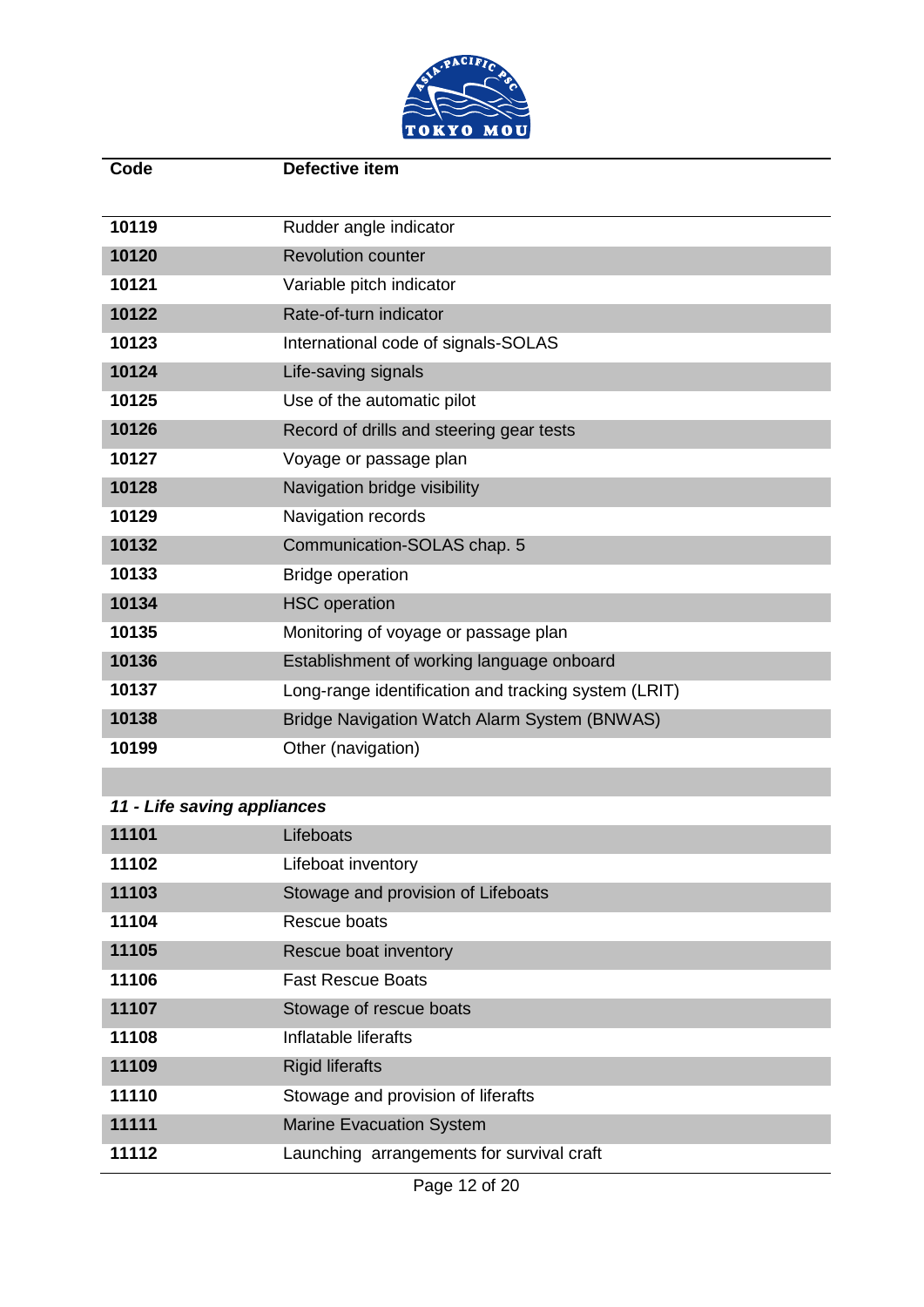

| Code                 | Defective item                                 |
|----------------------|------------------------------------------------|
|                      |                                                |
| 11113                | Launching arrangements for rescue boats        |
| 11114                | Helicopter landing and pick-up area            |
| 11115                | Means of rescue                                |
| 11116                | <b>Distress flares</b>                         |
| 11117                | Lifebuoys incl. provision and disposition      |
| 11118                | Lifejackets incl.provision and disposition     |
| 11119                | Immersion suits                                |
| 11120                | Anti-exposure suits                            |
| 11121                | <b>Thermal Protective Aids</b>                 |
| 11122                | Radio life-saving appliances                   |
| 11123                | Emergency equipment for 2-way comm.            |
| 11124                | Embarkation arrangement survival craft         |
| 11125                | Embarkation arrangements rescue boats          |
| 11126                | Means of recovery of life saving appliances    |
| 11127                | <b>Buoyant apparatus</b>                       |
| 11128                | Line-throwing appliance                        |
| 11129                | Operational readiness of lifesaving appliances |
| 11130                | Evaluation, testing and approval               |
| 11131                | On board training and instructions             |
| 11132                | Maintenance and inspections                    |
| 11133                | Personal and group survival equipment          |
| 11134                | Operation of Life Saving Appliances            |
| 11135                | Maintenance of Life Saving Appliances          |
| 11199                | Other (life saving)                            |
|                      |                                                |
| 12 - Dangerous goods |                                                |
| 12101                | Stowage/segregation/packaging dangerous goods  |
| 12104                | Dangerous Goods Code                           |
| 12105                | Temperature control                            |
| 12106                | Instrumentation                                |
| 12107                | Fire protection cargo deck area                |
| 12108                | Personal protection                            |
| 12109                | Special requirement                            |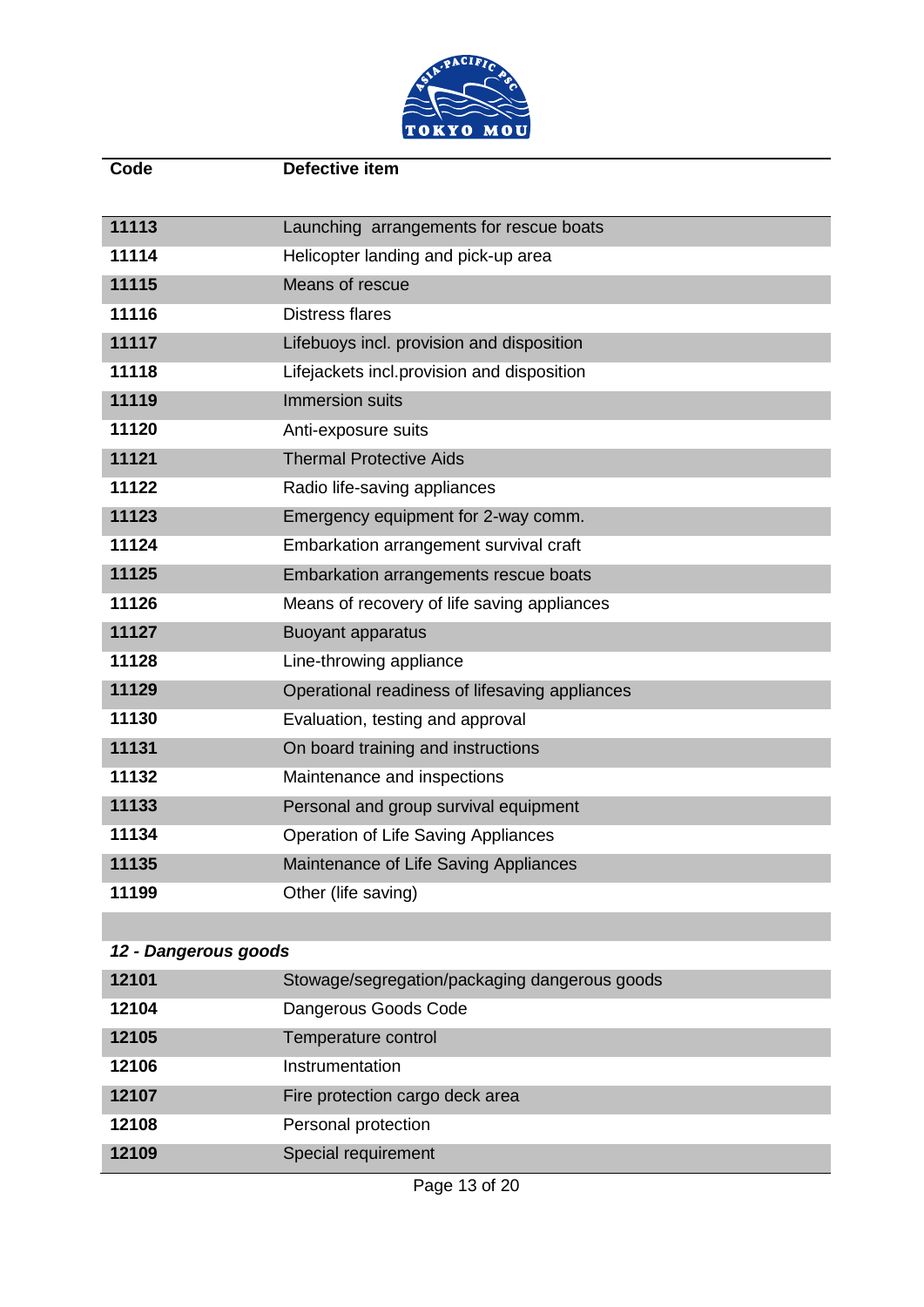

| Code                                        | Defective item                                           |
|---------------------------------------------|----------------------------------------------------------|
|                                             |                                                          |
| 12110                                       | Tank entry                                               |
| 12112                                       | Dangerous goods / harmful substances in pack. Form       |
| 12199                                       | Other (tankers)                                          |
|                                             |                                                          |
|                                             | 13 - Propulsion and auxiliary machinery                  |
| 13101                                       | Propulsion main engine                                   |
| 13102                                       | Auxiliary engine                                         |
| 13103                                       | Gauges, thermometers, etc                                |
| 13104                                       | <b>Bilge pumping arrangements</b>                        |
| 13105                                       | <b>UMS - Ship</b>                                        |
| 13106                                       | Insulation wetted through (oil)                          |
| 13107                                       | Maintenance procedures for all gas related installations |
| 13108                                       | Operation of machinery                                   |
| 13199                                       | Other (machinery)                                        |
|                                             |                                                          |
| <b>14 - Pollution prevention</b>            |                                                          |
| 141 - Pollution prevention - MARPOL Annex I |                                                          |
| 4 A 4 O 4                                   | Control of diocharge                                     |

| 14101 | Control of discharge                       |
|-------|--------------------------------------------|
| 14102 | Retention of oil on board                  |
| 14103 | Segregation of oil and water ballast       |
| 14104 | Oil filtering equipment                    |
| 14105 | Pumping, piping and discharge arrangements |
| 14106 | Pump room bottom Protection                |
| 14107 | Oil disch. Monitoring and control system   |
| 14108 | 15 PPM Alarm arrangmts.                    |
| 14109 | Oil/water interface detector               |
| 14110 | Standard disch. conn.                      |
| 14111 | SBT, CBT, COW                              |
| 14112 | Cow operations and equipment manual        |
| 14113 | Double hull construction                   |
| 14114 | Hydrostatically balanced loading           |
| 14115 | Condition assessment scheme                |
| 14116 | Pollution report-MARPOL Annex I            |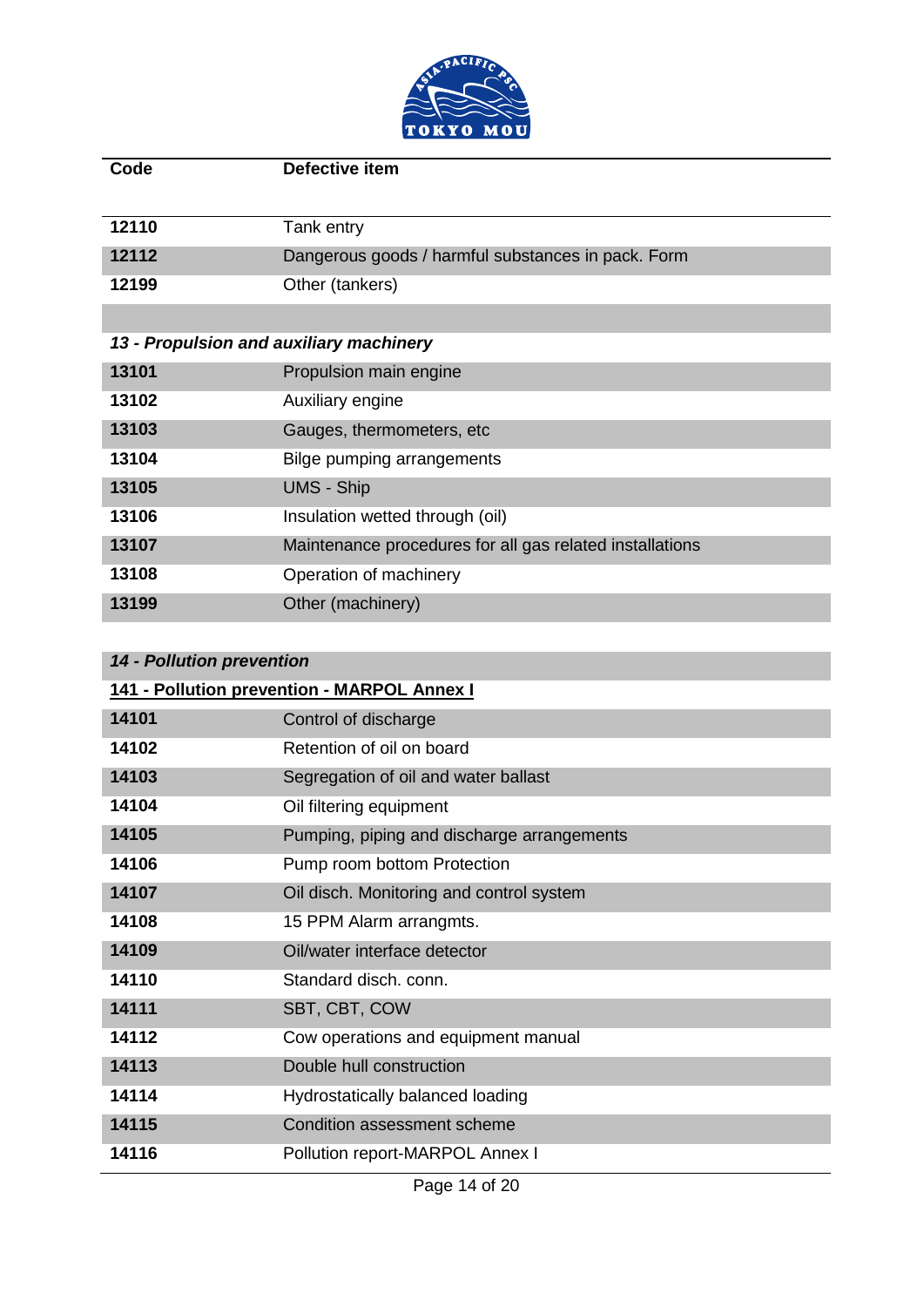

| Code  | Defective item                                      |
|-------|-----------------------------------------------------|
|       |                                                     |
| 14117 | Ship type designation                               |
| 14119 | Oil and oily mixtures from machinery spaces         |
| 14120 | Load, unload & clean proc. for cargo sp. (tankers)  |
| 14121 | Suspected of discharge violation                    |
| 14122 | Oil fuel tank protection                            |
| 14123 | Accidental oil outflow performance                  |
| 14199 | Other (MARPOL Annex I)                              |
|       |                                                     |
|       | 142 - Pollution prevention - MARPOL Annex II        |
| 14201 | <b>Efficient stripping</b>                          |
| 14202 | Residue disch.systems                               |
| 14203 | Tank washing equipm.                                |
| 14204 | Prohibited discharge of NLS slops                   |
| 14205 | Cargo heating systems - cat Y substances            |
| 14206 | Vent. Procedures/equipment                          |
| 14207 | Pollution report-MARPOL Annex II                    |
| 14208 | Ship type designation                               |
| 14299 | Other (MARPOL Annex II)                             |
|       |                                                     |
|       | 143 - Pollution prevention - MARPOL Annex III       |
| 14301 | Packaging                                           |
| 14302 | Marking and labelling                               |
| 14303 | <b>Documentation (MARPOL Annex III)</b>             |
| 14304 | Stowage                                             |
| 14399 | Other (MARPOL Annex III)                            |
|       |                                                     |
|       | <b>144 - Pollution prevention - MARPOL Annex IV</b> |
| 14402 | Sewage treatment plant                              |
| 14403 | Sewage comminuting and disinfecting system          |
| 14404 | Sewage discharge connection                         |
| 14499 | Other (MARPOL Annex IV)                             |
|       |                                                     |

**145 - Pollution prevention - MARPOL Annex V**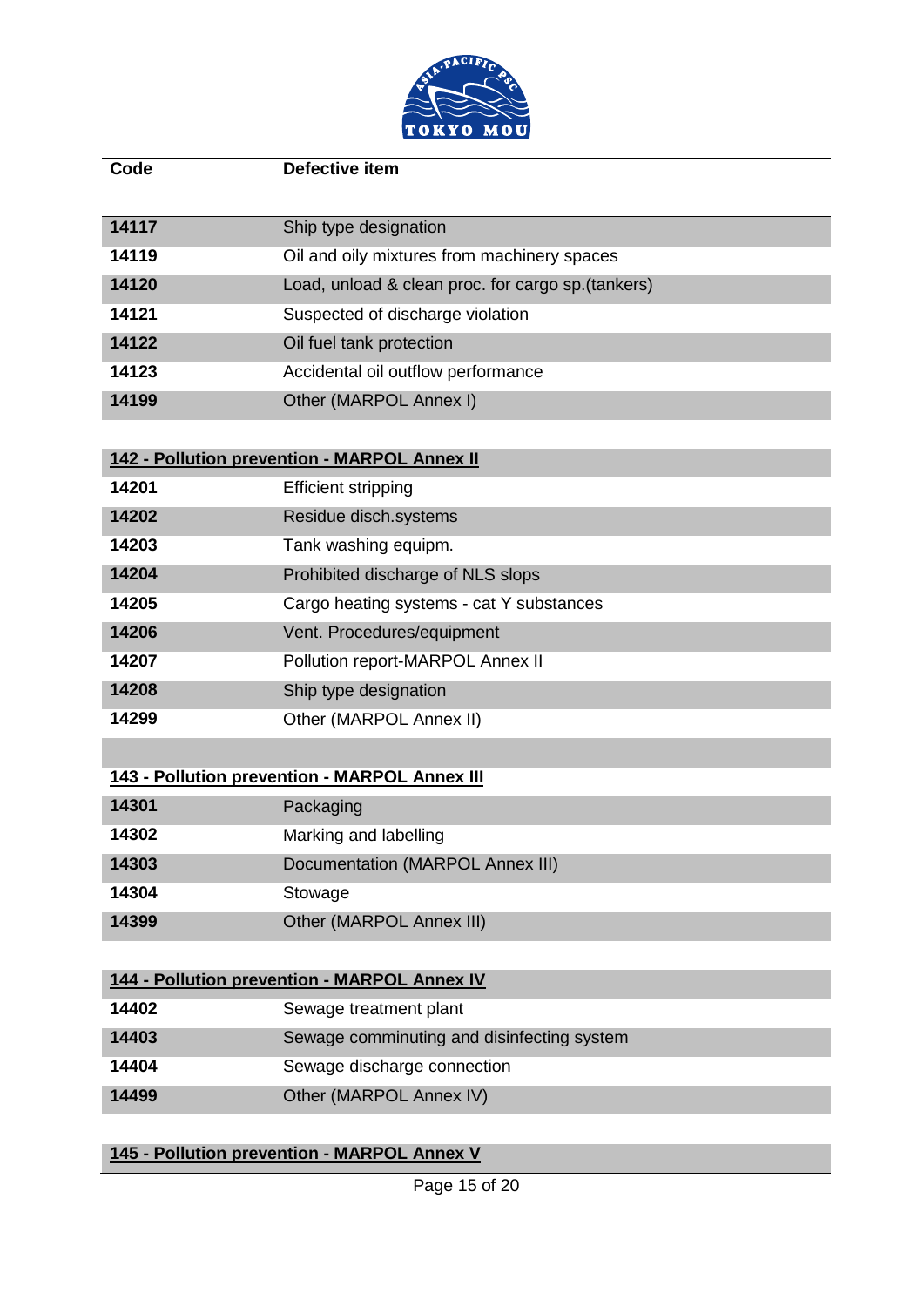

| Code  | Defective item                                       |
|-------|------------------------------------------------------|
|       |                                                      |
| 14501 | Garbage                                              |
| 14502 | <b>Placards</b>                                      |
| 14503 | Garbage management plan                              |
| 14599 | Other (MARPOL Annex V)                               |
|       |                                                      |
|       | 146 - Pollution prevention - MARPOL Annex VI         |
| 14601 | Technical files and if applicable, monitoring manual |
| 14602 | Record book of engine parameters                     |
| 14603 | Approval for exhaust gas cleaning system             |
| 14604 | <b>Bunker delivery notes</b>                         |
| 14605 | Type approval certificate of incinerator             |
| 14606 | Diesel engine relating to air pollution control      |
| 14607 | Quality of fuel oil                                  |
| 14608 | Incinerator incl.operations and operating manual     |
| 14609 | Volatile organic compounds in tankers                |
| 14610 | Operational procedures for engines or equipment      |
| 14611 | Ozone-depleting substances                           |
| 14612 | SO <sub>x</sub> records                              |
| 14613 | Approved method                                      |
| 14614 | Sulphur oxides                                       |
| 14615 | Fuel change-over procedure                           |
| 14616 | Alternative arrangements (SOx)                       |
| 14617 | Sulphur content of fuel used                         |
| 14699 | Other (MARPOL Annex VI)                              |
|       |                                                      |
|       | 147 - Pollution prevention - Anti Fouling            |
| 14701 | AFS supporting documentation                         |
| 14702 | Logbook entries referring AFS                        |
| 14703 | Paint condition                                      |
| 14799 | Other (AFS)                                          |
|       |                                                      |
|       | 148 - Pollution prevention - Ballast Water           |
| 14801 | <b>Ballast Water Management Plan</b>                 |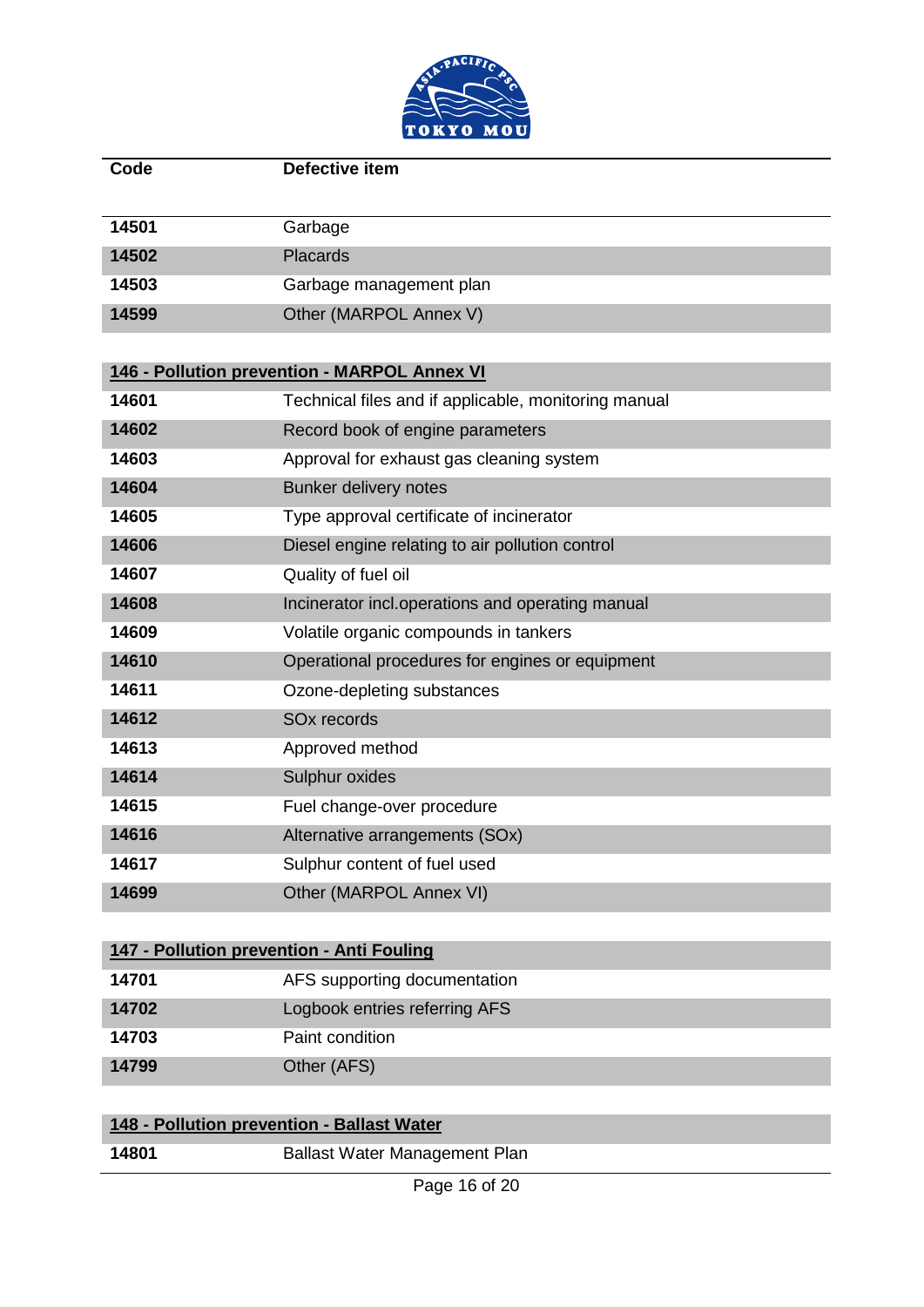

| Code     | Defective item                                     |
|----------|----------------------------------------------------|
|          |                                                    |
| 14802    | <b>Ballast Water Record Book</b>                   |
| 14804    | <b>Ballast Water Exchange</b>                      |
| 14805    | Sediment removal and disposal                      |
| 14806    | Crew Training and familiarization                  |
| 14809    | <b>Conditions for exemptions</b>                   |
| 14810    | Ballast Water Discharge violation in port          |
| 14811    | <b>Ballast Water Management System</b>             |
| 14899    | Other (BWM)                                        |
|          |                                                    |
| 15 - ISM |                                                    |
| 15101    | Safety and environment policy                      |
| 15102    | Company responsibility and authority               |
| 15103    | Designated person(s)                               |
| 15104    | Masters responsibility and authority               |
| 15105    | Resources and personnel                            |
| 15106    | Shipboard operations                               |
| 15107    | <b>Emergency preparedness</b>                      |
| 15108    | Reports of non-conf., accidents & hazardous occur. |
| 15109    | Maintenance of the ship and equipment              |
| 15110    | Documentation-ISM                                  |
| 15111    | Company verification, review and evaluation        |
| 15112    | Certification, verification and control            |
| 15199    | Other (ISM)                                        |

#### *18 - Labour Conditions*

| 181 - Labour Conditions - Minimum requirements for seafarers |                                   |  |
|--------------------------------------------------------------|-----------------------------------|--|
| 18101                                                        | Minimum age                       |  |
| 18102                                                        | Night Working                     |  |
| 18103                                                        | <b>Medical fitness</b>            |  |
| 18104                                                        | Recruitment and placement service |  |
| 18199                                                        | Other (Minimum requirements)      |  |

## **182 - Labour Conditions - Conditions of employment**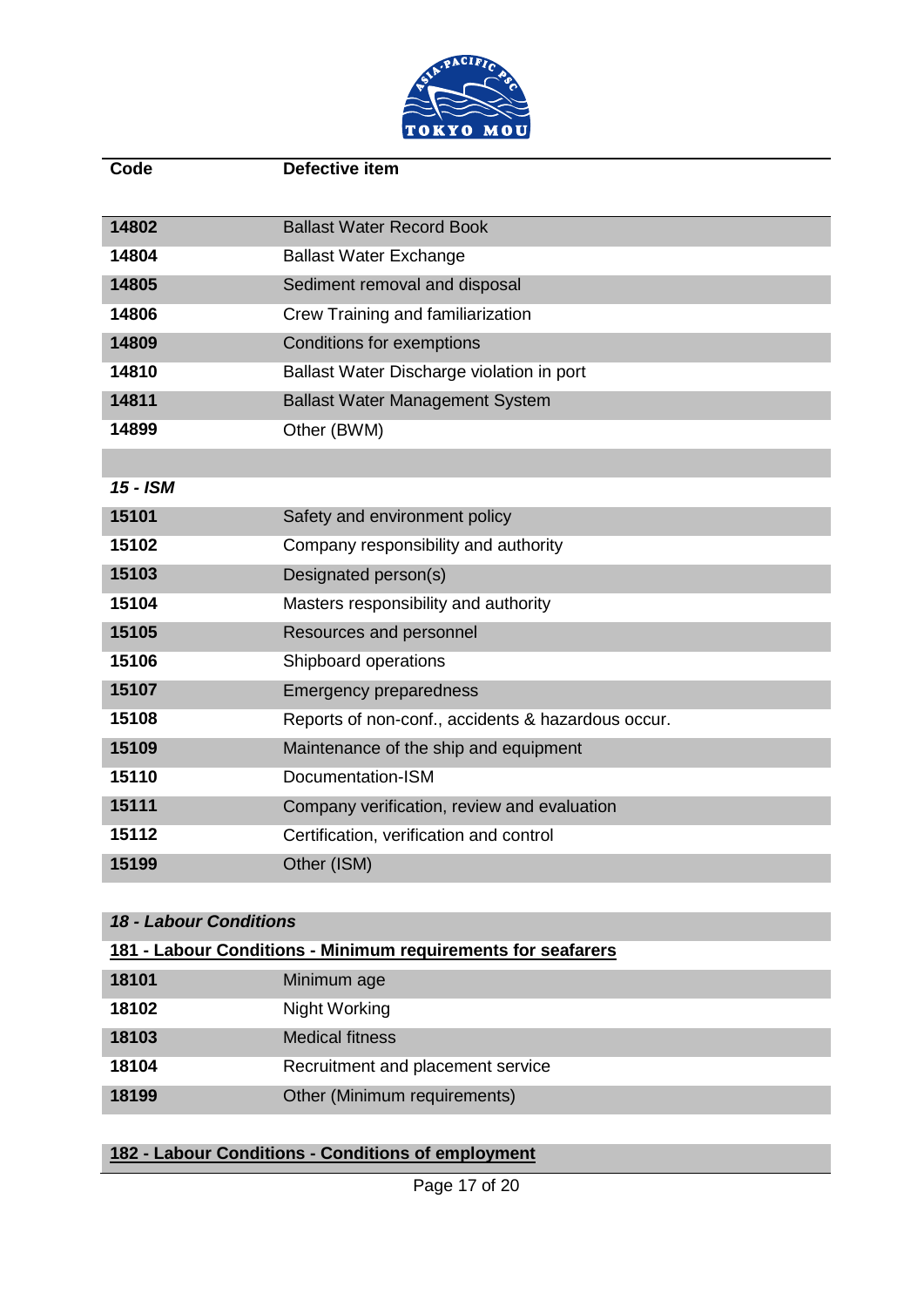

| Code  | Defective item                                                                      |
|-------|-------------------------------------------------------------------------------------|
| 18201 | Fitness for duty - work and rest hours                                              |
| 18202 | Legal documentation on work and rest hours                                          |
| 18203 | Wages                                                                               |
| 18204 | Non-payment of wages                                                                |
| 18205 | Measures to ensure transmission to seafarer's family                                |
| 18299 | Other (Conditions of employment)                                                    |
|       |                                                                                     |
|       | 183 - Labour Conditions - Accommodation, recreational facilities, food and catering |
| 18301 | Noise, vibration and other ambient factors                                          |
| 18302 | <b>Sanitary Facilities</b>                                                          |
| 18303 | <b>Drainage</b>                                                                     |
| 18304 | Lighting (Accommodation)                                                            |
| 18305 | Hospital accommodation (Sickbay)                                                    |
| 18306 | Sleeping room, additional spaces                                                    |
| 18307 | No direct openings into sleeping rooms cargo/mach.                                  |
| 18308 | Furnishings                                                                         |
| 18309 | Berth dimensions, etc.                                                              |
| 18310 | Minimum headroom                                                                    |
| 18311 | Messroom and recreational facilities                                                |
| 18312 | Galley, handling room (maintenance)                                                 |
| 18313 | <b>Cleanliness</b>                                                                  |
| 18314 | Provisions quantity                                                                 |
| 18315 | Provisions quality and nutritional value                                            |
| 18316 | Water, pipes, tanks                                                                 |
| 18317 | Food personal hygiene                                                               |
| 18318 | Food temperature                                                                    |
| 18319 | Food segregation                                                                    |
| 18320 | Record of inspection (food and catering)                                            |
| 18321 | Heating, air conditioning and ventilation                                           |
| 18322 | Insulation                                                                          |
| 18323 | Office                                                                              |
| 18324 | Cold room, cold room cleanliness, cold room temperature                             |
| 18325 | Training and qualification of ship's cook                                           |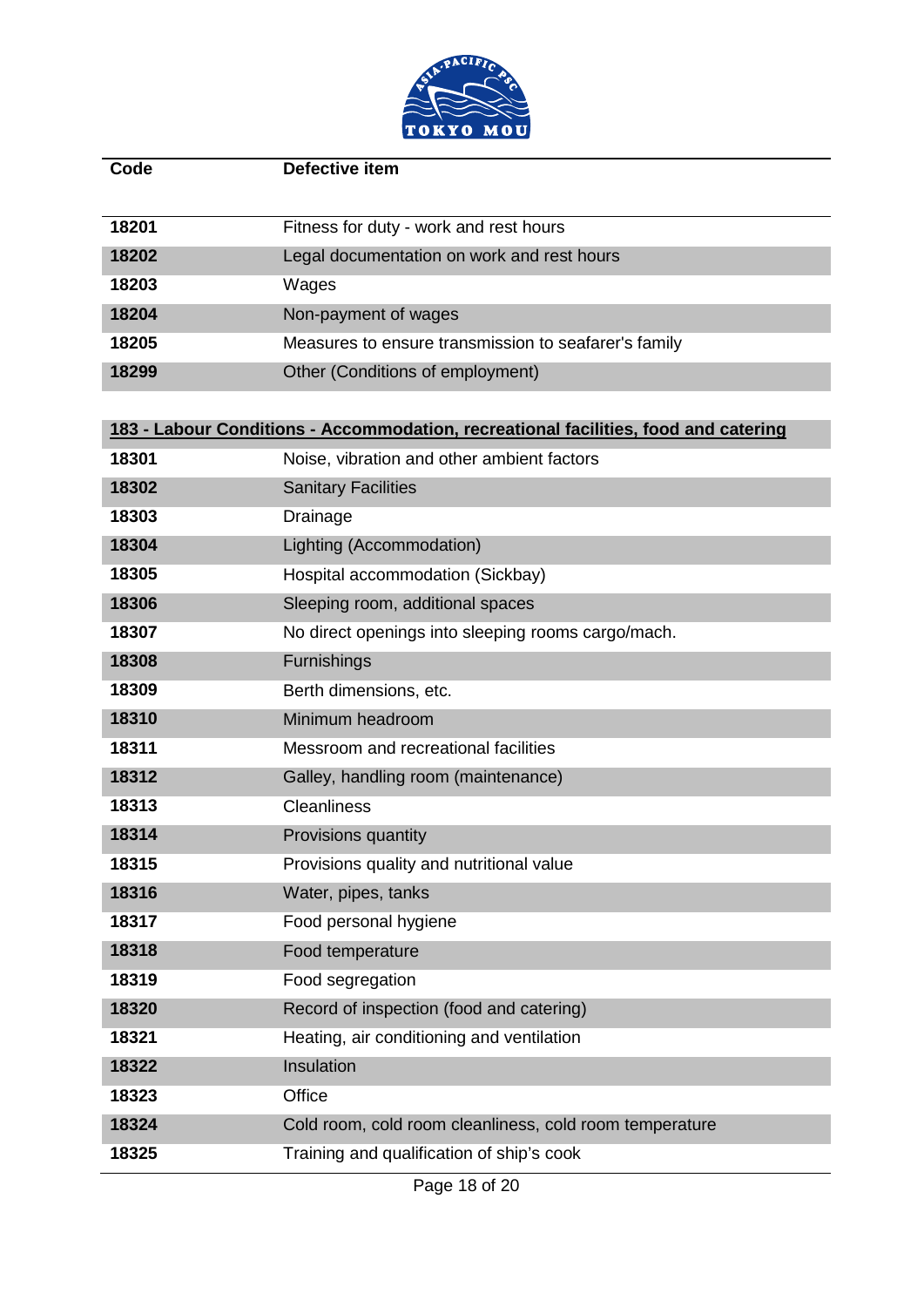

| Code                                                                       | <b>Defective item</b>                                         |  |
|----------------------------------------------------------------------------|---------------------------------------------------------------|--|
| 18326                                                                      | Laundry, Adequate Locker                                      |  |
| 18327                                                                      | Ventilation (Working spaces)                                  |  |
| 18328                                                                      | Record of inspection                                          |  |
| 18399                                                                      | Other (Accommodation, recreational facilities)                |  |
|                                                                            |                                                               |  |
| 184 - Labour Conditions - Health protection, medical care, social security |                                                               |  |
| 18401                                                                      | Medical Equipment, medical chest, medical guide               |  |
| 18402                                                                      | Access to on shore medical doctor or dentist                  |  |
| 18403                                                                      | Standard medical report form                                  |  |
| 18404                                                                      | Medical doctor or person in charge of medical care            |  |
| 18405                                                                      | Medical advice by radio or satellite                          |  |
| 18406                                                                      | Medical care onboard or ashore free of charge                 |  |
| 18407                                                                      | Lighting (Working spaces)                                     |  |
| 18408                                                                      | Electrical                                                    |  |
| 18409                                                                      | Dangerous areas                                               |  |
| 18410                                                                      | Gas instruments                                               |  |
| 18411                                                                      | <b>Emergency cleaning devices</b>                             |  |
| 18412                                                                      | Personal equipment                                            |  |
| 18413                                                                      | <b>Warning notices</b>                                        |  |
| 18414                                                                      | Protection machines/parts                                     |  |
| 18415                                                                      | Entry dangerous spaces                                        |  |
| 18416                                                                      | Ropes and wires                                               |  |
| 18417                                                                      | Anchoring devices                                             |  |
| 18418                                                                      | Winches & capstans                                            |  |
| 18419                                                                      | Adequate lighting - mooring arrangements                      |  |
| 18420                                                                      | Cleanliness of engine room                                    |  |
| 18421                                                                      | Guards - fencing around dangerous machinery parts             |  |
| 18422                                                                      | Asbestos fibres                                               |  |
| 18423                                                                      | Preventative information                                      |  |
| 18424                                                                      | Steam pipes, pressure pipes, wires (insulation)               |  |
| 18425                                                                      | Access / structural features (ship)                           |  |
| 18426                                                                      | Exposure to harmful levels of ambiant factors                 |  |
| 18427                                                                      | Ship's occupational safety and health policies and programmes |  |